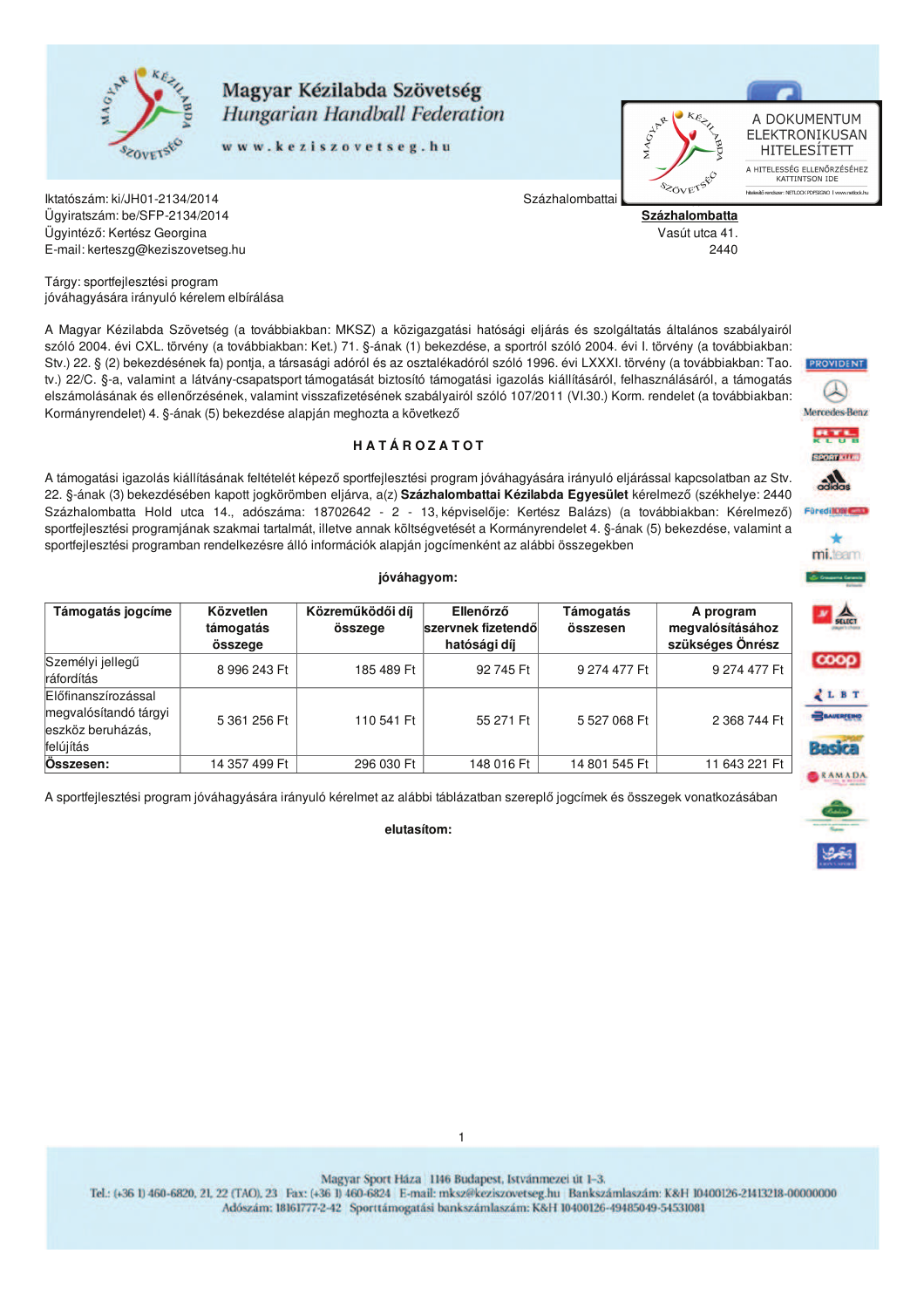

# Magyar Kézilabda Szövetség Hungarian Handball Federation

www.keziszovetseg.hu



| Támogatás jogcíme                                                              | Közvetlen<br>támogatás<br>összege | Közreműködői díj<br>összege | Ellenőrző<br>szervnek fizetendől<br>hatósági díj | Támogatás<br>összesen | A program<br>megvalósításához<br>szükséges Önrész |
|--------------------------------------------------------------------------------|-----------------------------------|-----------------------------|--------------------------------------------------|-----------------------|---------------------------------------------------|
| Személyi jellegű<br>ráfordítás                                                 | 1 297 062 Ft                      | 26 744 Ft                   | 13 372 Ft                                        | 337 178 Ft            | 1 337 178 Ft                                      |
| Előfinanszírozással<br>megvalósítandó tárgyi<br>eszköz beruházás,<br>felújítás | 562 864 Ft                        | 11 605 Ft                   | 5802 Ft                                          | 580 271 Ft            | 248 687 Ft                                        |
| Osszesen:                                                                      | 859 926 Ft                        | 38 349 Ft                   | 19 174 Ft                                        | 917 449 Ft            | 585 865 Ft                                        |

Határozatom ellen önálló fellebbezésnek helye nincs. A Kérelmező határozatom bírósági felülvizsgálatát annak közlésétől számított harminc napon belül jogszabálysértésre hivatkozással kérheti a Fővárosi Közigazgatási és Munkaügyi Bíróságtól. A közigazgatási határozat bírósági felülvizsgálatát a fenti ügyiratszámra való hivatkozással, a Fővárosi Közigazgatási és Munkaügyi Bíróságnak címzett, de az MKSZ-hez benvújtott keresetlevélben kérheti.

A Kérelmező 25 000 Ft igazgatási szolgáltatási díjat fizetett meg az MKSZ 10400126-49485049-54531081 számú fizetési számlájára.

#### **INDOKOLÁS**

A Kormányrendelet 4. §-ának (1) bekezdése értelmében a támogatási igazolás kiállításának előzetes feltétele, hogy a támogatás igénybevételére jogosult szervezet a tervezett támogatással érintett sportfejlesztési programját – több évre szóló sportfejlesztési program esetén évekre lebontva -, annak tervezett megvalósítását megelőzően a jóváhagyást végző szervezet részére jóváhagyás céljából benyújtsa.

A Kérelmező a programját a Kormányrendelet 4. §-ának (1) bekezdésében meghatározott határidőig - 2014.04.29. napján benyújtotta. A közigazgatási hatósági eljárás 2014.04.30. napján indult meg.

Mivel eljárásom során megállapítottam, hogy a benyújtott sportfejlesztési program rendelkező részben meghatározott szakmai tartalma illeszkedik az MKSZ kézilabda stratégiai fejlesztési koncepciójához és megfelel a Tao tv. 22/C. §-ának, a Kormányrendelet 4. § (3) bekezdésben meghatározott vizsgálati szempontoknak, ezért a Kérelmező sportfejlesztési programjának szakmai tartalmát a 2014/2015-ös támogatási időszak tekintetében – a rendelkező részben foglaltak szerint részben jóváhagytam.

A Kérelmező által benyújtott sportfejlesztési program személyi jellegű ráfordítás jogcímmel kapcsolatban a következő megállapításokat teszem:

• A Kérelmező túllépte az MKSZ stratégiájának függelékében rögzített fizetési sávokat, ezért a(z) Kerekes Károly projektelem 487 310 Ft-ban került jóváhagyásra.

ezért – figyelemmel a Tao törvény 22/C. § (4) bekezdésének c) pontjában meghatározott 50%-os támogatási intenzitásra – a Kérelmező sportfejlesztési programjának személyi jellegű ráfordítás jogcím alá betervezett költségét 1 337 178 Ft támogatási összeggel csökkentettem.

A Kérelmező által benyújtott sportfejlesztési program tárgyi eszköz beruházás, felújítás jogcímmel kapcsolatban a következő megállapításokat teszem:

• A vonatkozó kormányrendelet értelmében a Kérelmében meghatározott jogcímhez kapcsolódva a(z) Gyógyszerek megnevezésű projektelem nem elszámolható.

· A vonatkozó kormányrendelet értelmében a Kérelmében meghatározott jogcímhez kapcsolódva a(z) Teljesítménygiagnosztikai felmérés megnevezésű projektelem nem elszámolható.

ezért – figyelemmel a Tao törvény 22/C. §-ának (4) bekezdés e) pontjában meghatározott 70%-os támogatási intenzitásra – a Kérelmező sportfejlesztési programiának tárgyi eszköz beruházás, felújítás jogcím alá betervezett költségét 580 271 Ft támogatási összeggel csökkentettem.

Magyar Sport Háza 1146 Budapest, Istvánmezei út 1-3.

Tel.: (+36 1) 460-6820, 21, 22 (TAO), 23 Fax: (+36 1) 460-6824 E-mail: mksz@keziszovetseg.hu Bankszámlaszám: K&H 10400126-21413218-00000000 Adószám: 18161777-2-42 Sporttámogatási bankszámlaszám: K&H 10400126-49485049-54531081



**PROVIDENT**